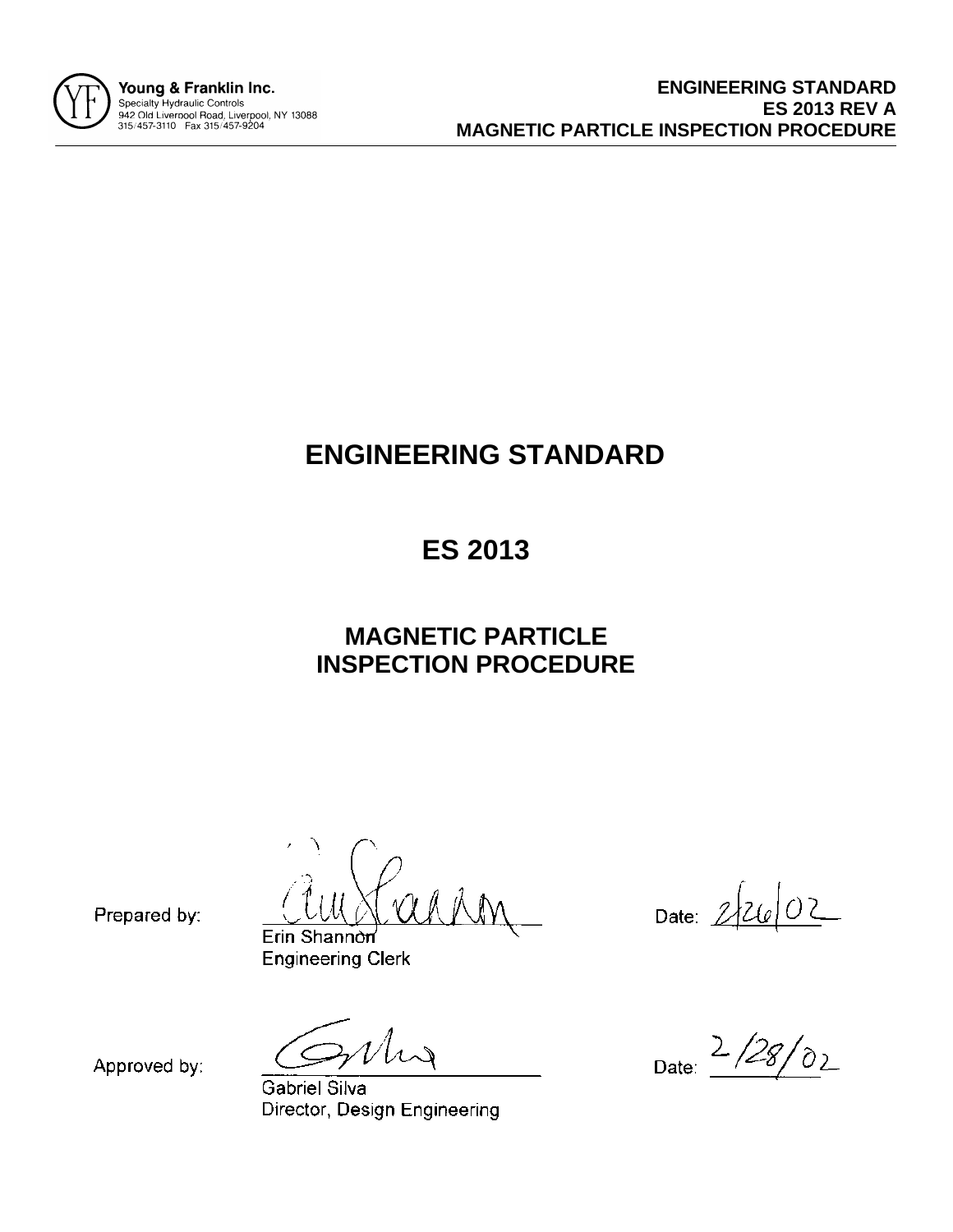

| <b>REVISIONS</b>         |             |                         |         |  |  |
|--------------------------|-------------|-------------------------|---------|--|--|
| <b>REVISIONS</b>         | <b>DATE</b> | <b>DESCRIPTION</b>      | APP. BY |  |  |
| $\overline{\phantom{a}}$ | 2/28/02     | Released per ERN 035-02 | GS      |  |  |
| $\mathsf{A}$             | 8/28/02     | Revised per ECN 13248   | GS      |  |  |
|                          |             |                         |         |  |  |
|                          |             |                         |         |  |  |
|                          |             |                         |         |  |  |
|                          |             |                         |         |  |  |
|                          |             |                         |         |  |  |
|                          |             |                         |         |  |  |
|                          |             |                         |         |  |  |
|                          |             |                         |         |  |  |
|                          |             |                         |         |  |  |
|                          |             |                         |         |  |  |
|                          |             |                         |         |  |  |
|                          |             |                         |         |  |  |
|                          |             |                         |         |  |  |
|                          |             |                         |         |  |  |
|                          |             |                         |         |  |  |
|                          |             |                         |         |  |  |
|                          |             |                         |         |  |  |
|                          |             |                         |         |  |  |
|                          |             |                         |         |  |  |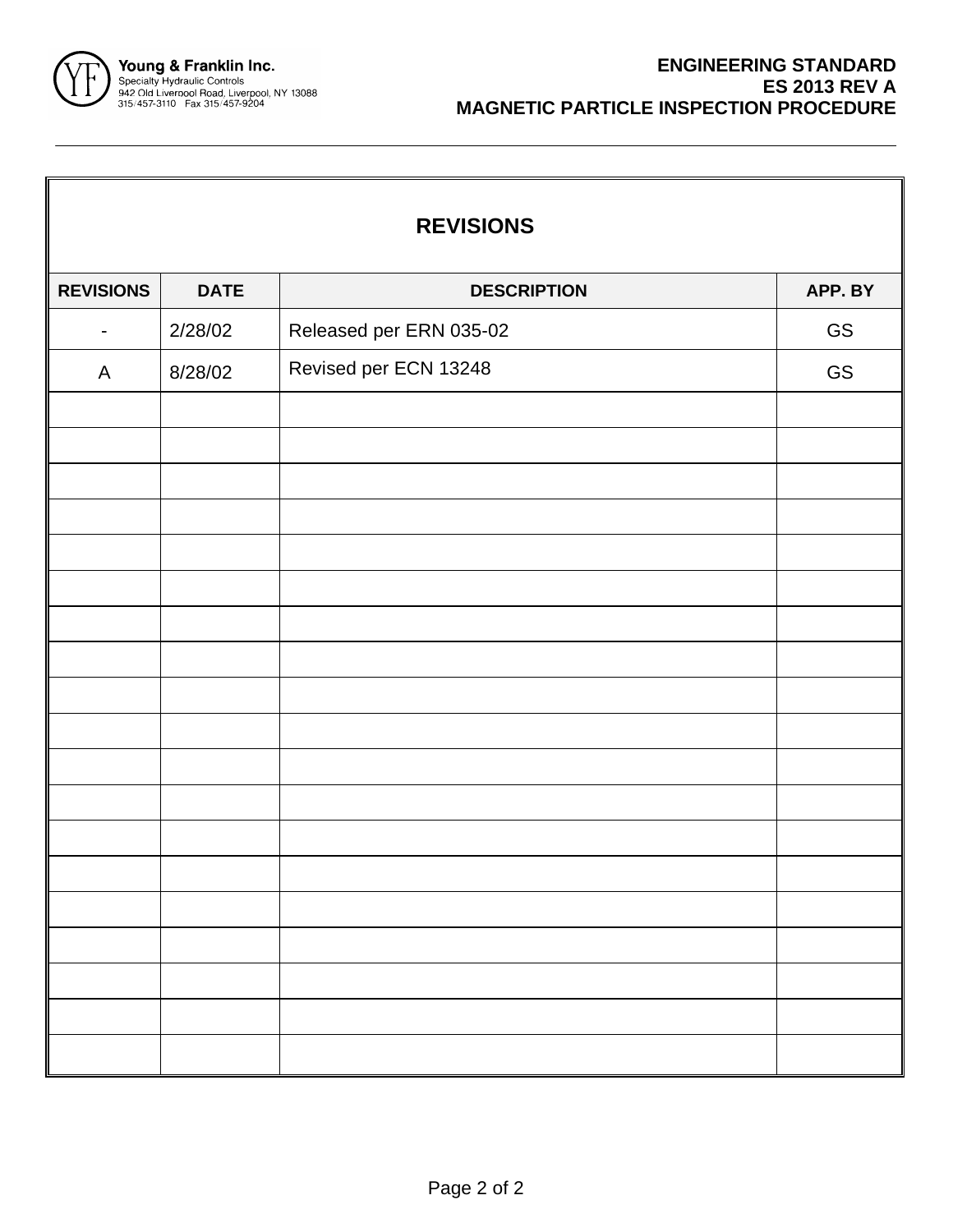

#### **1.0 Scope**

This procedure is intended for use by Young & Franklin and/or its suppliers when performing magnetic particle inspection per ASTM-E1444 on products to be used in hydraulic actuator and valve assemblies.

#### **2.0 Magnetic Particle System**

The magnetic particle system shall be as defined in ASTM-E1444 unless otherwise stated on the component drawing or purchase order.

#### **3.0 Written Procedure**

- 3.1 The supplier shall perform all magnetic particle inspections to a specific written procedure, prepared by the supplier and approved by Young & Franklin, that implements the requirements of ASTM-E1444 for the components under test.
- 3.2 The written procedure (s) shall contain the process information required by Sections 5.4 of ASTM-E1444.

#### **4.0 Inspection Of Parts**

- 4.1 Inspection of all component parts under this procedure shall be done in accordance with the approved written procedure and ASTM-E1444.
- 4.2 Examine all surfaces of parts except small openings that could entrap or remain contaminated with inspection media unless otherwise specified on the drawing. These areas shall be masked or plugged prior to inspection. Establish definite inspection patterns, particularly when inspecting quantities of the same or similar parts, to ensure examination of internal and external surfaces. Unless otherwise specified, 100 percent of lot shall be inspected. All indications shall be identified with a marking pencil for further review.
- 4.3 The following Tables I, II and III list the maximum size and distribution of discontinuities in castings, wrought products and weldments: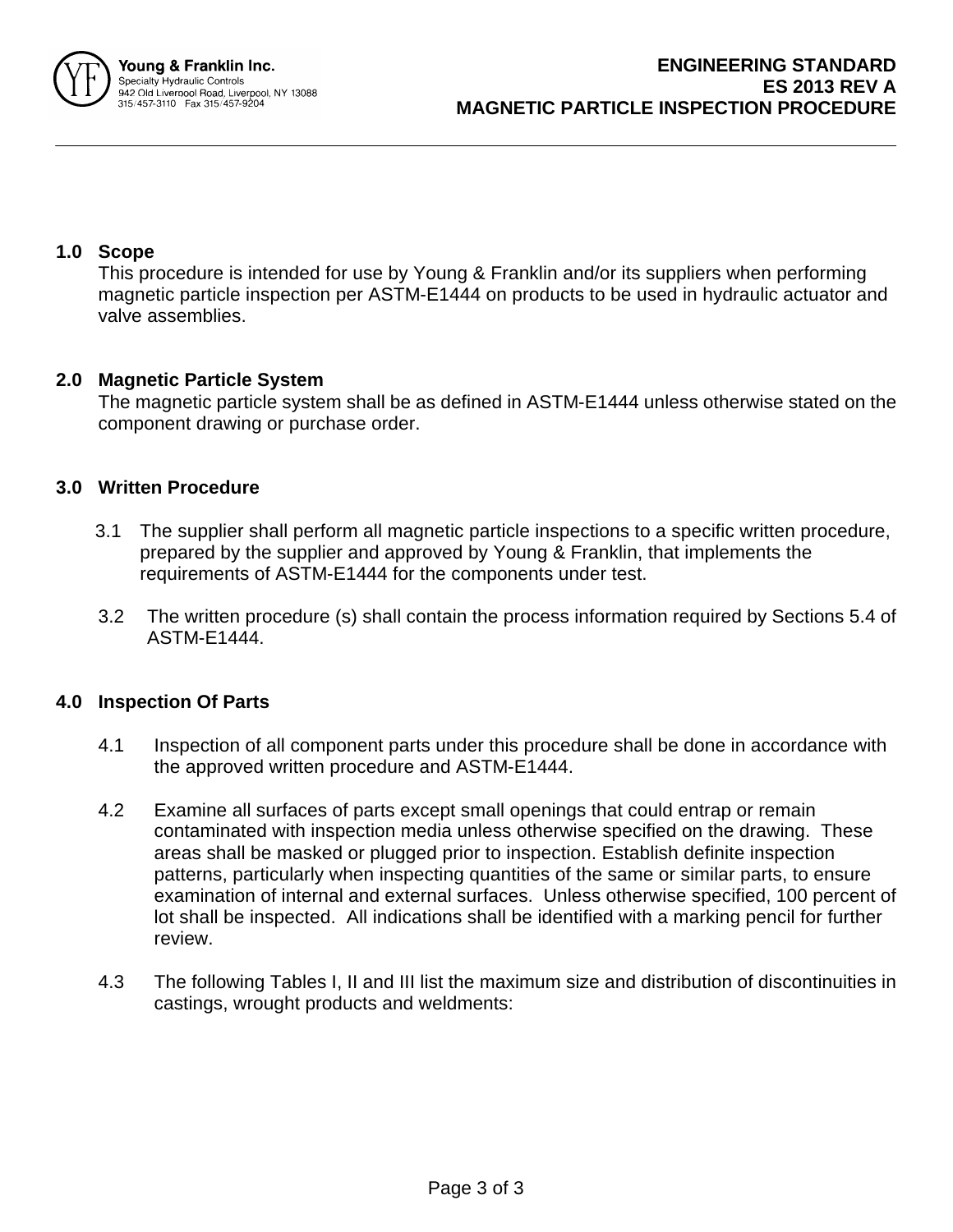

#### **Table I Castings Maximum Allowable Discontinuity Sizes (In Inches) And Distribution**

| <b>TYPE DISCONTINUITY</b>                                                | <b>GRADE A</b>         | <b>GRADE B</b>         | <b>GRADE C</b>         |
|--------------------------------------------------------------------------|------------------------|------------------------|------------------------|
| Nonmetallic inclusion, rounded: Surface                                  | 0.031 Dia<br>$D-3^*$   | 0.047 Dia<br>$D-3^*$   | 0.063 Dia<br>$D-3^*$   |
| Subsurface                                                               | 0.047 Dia<br>$D-3^*$   | $0.063$ Dia<br>$D-3^*$ | 0.094 Dia<br>$D-3^*$   |
| Gas hole porosity/discrete Shrinkage cavities:<br>Surface                | 0.031 Dia**<br>$D-3^*$ | 0.047 Dia**<br>$D-3^*$ | 0.063 Dia**<br>$D-3^*$ |
| Subsurface                                                               | 0.047 Dia**<br>$D-3^*$ | 0.063 Dia**<br>$D-3^*$ | 0.094 Dia**<br>$D-3^*$ |
| Cracks, hot tears, or<br>Cold shuts                                      | 0                      | $\overline{0}$         | $\Omega$               |
| Shrinkage sponge areas<br>(May include small cavities, cavity stringers) | 0.250                  | 0.375                  | 0.625                  |
| Micro shrinkage<br>(micro porosity)<br>Maximum cluster diameter:         | 0.063<br>$D-3^*$       | 0.188<br>$D-3^*$       | 0.313<br>$D-3^*$       |
| Alloy or metallic phase segregation<br>Surface:                          | 0.125                  | 0.375                  | 1.5                    |
| Subsurface:                                                              | 0.25                   | 0.5                    | 1.5                    |

∗ Distribution designations signify the following:

- D-2 Discontinuities no closer to each other than two times the maximum size.
- D-3 Discontinuities no closer to each other than three times the maximum size.
- \*\* The limits for gas hole porosity for the individual grades do not apply if the voids are less than one half the maximum sizes specified and are well dispersed.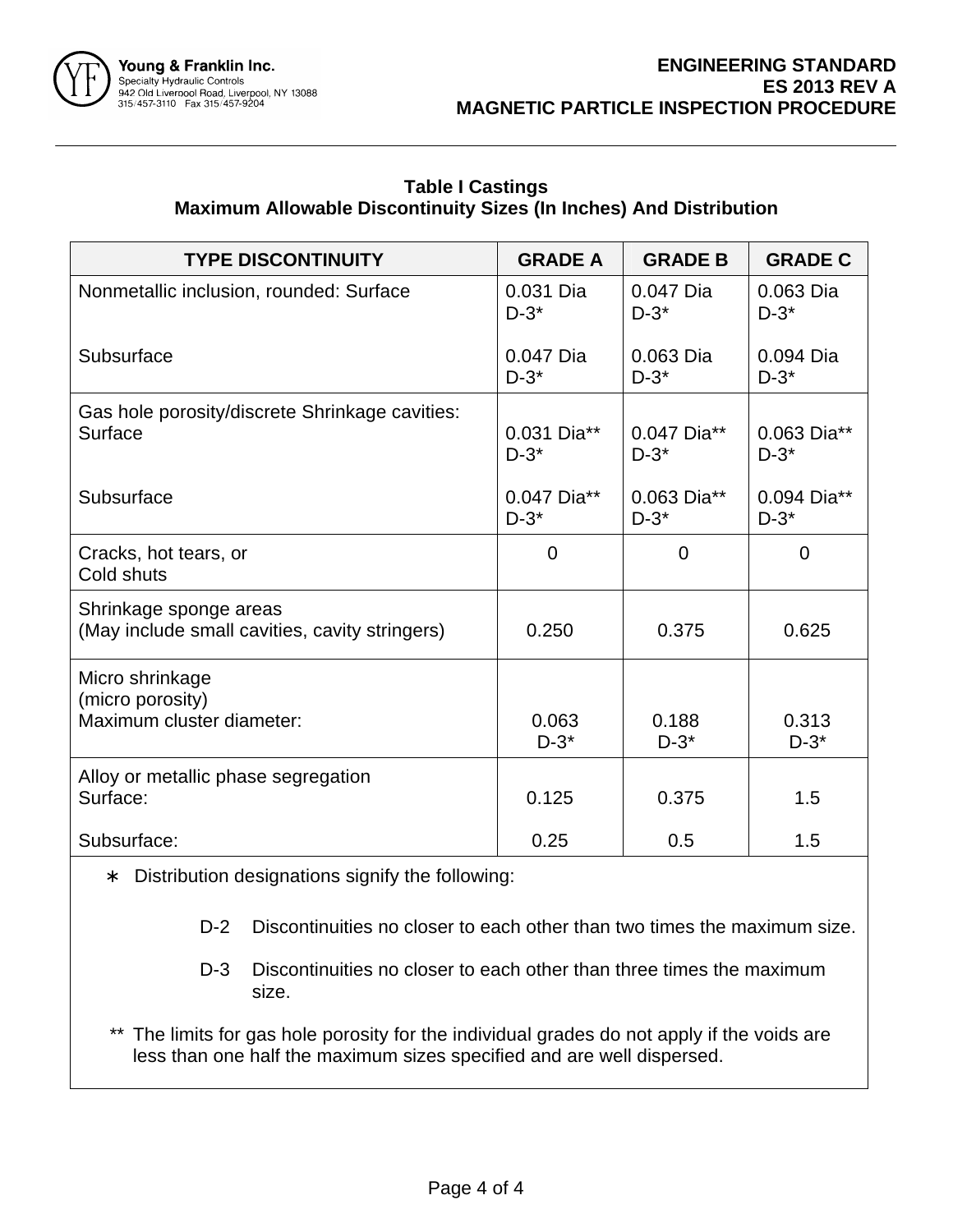

#### **Table II Wrought Products Maximum Allowable Discontinuity Sizes (In Inches) and Distribution (Excluding Weldments)**

| <b>TYPE DISCONTINUITY</b>                                          | <b>GRADE A</b>      | <b>GRADE B</b>      | <b>GRADE C</b>                     |
|--------------------------------------------------------------------|---------------------|---------------------|------------------------------------|
| Inclusions, rounded:                                               | 0.031 Dia           | 0.047 Dia           | 0.063 Dia                          |
| Surface                                                            | $DD-2*$             | $D-3^*$             | $D-3^*$                            |
| Subsurface                                                         | 0.047 Dia           | 0.063 Dia           | 0.094 Dia                          |
|                                                                    | $DD-2*$             | $D-3^*$             | $D-3^*$                            |
| Inclusions, stringers:                                             | $0.125$ Long        | 0.375 Long          | $0.75$ Long                        |
| Surface                                                            | $DD-1$ <sup>*</sup> | $DD-1$ <sup>*</sup> | $DD-1*$                            |
| Subsurface                                                         | 0.187 Long          | $0.5$ Long          | 1.125 Long                         |
|                                                                    | $DD-1$ <sup>*</sup> | $DD-1*$             | $DD-1$ <sup>*</sup>                |
| Seams or laps                                                      | $0.5$ Long          | 1 Long              | $1.5$ Long                         |
| (Unmachined surfaces)                                              | $DD-1$ <sup>*</sup> | $DD-1*$             | $DD-1*$                            |
| Seams or laps<br>(Machine surfaces)                                | $\Omega$            | $\overline{0}$      | $0.25$ Long<br>$DD-1$ <sup>*</sup> |
| Propagation discontinuities<br>(Cracks, flakes, laminations, etc.) | 0                   | 0                   | 0                                  |

- ∗ Distribution designations signify the following:
	- D-3 Discontinuities no closer to each other than three times the maximum size.
	- DD-1 Discontinuities no closer to each other than 0.5 inch linearly and 0.25 inch in a parallel direction.
	- DD-2 No more than two indications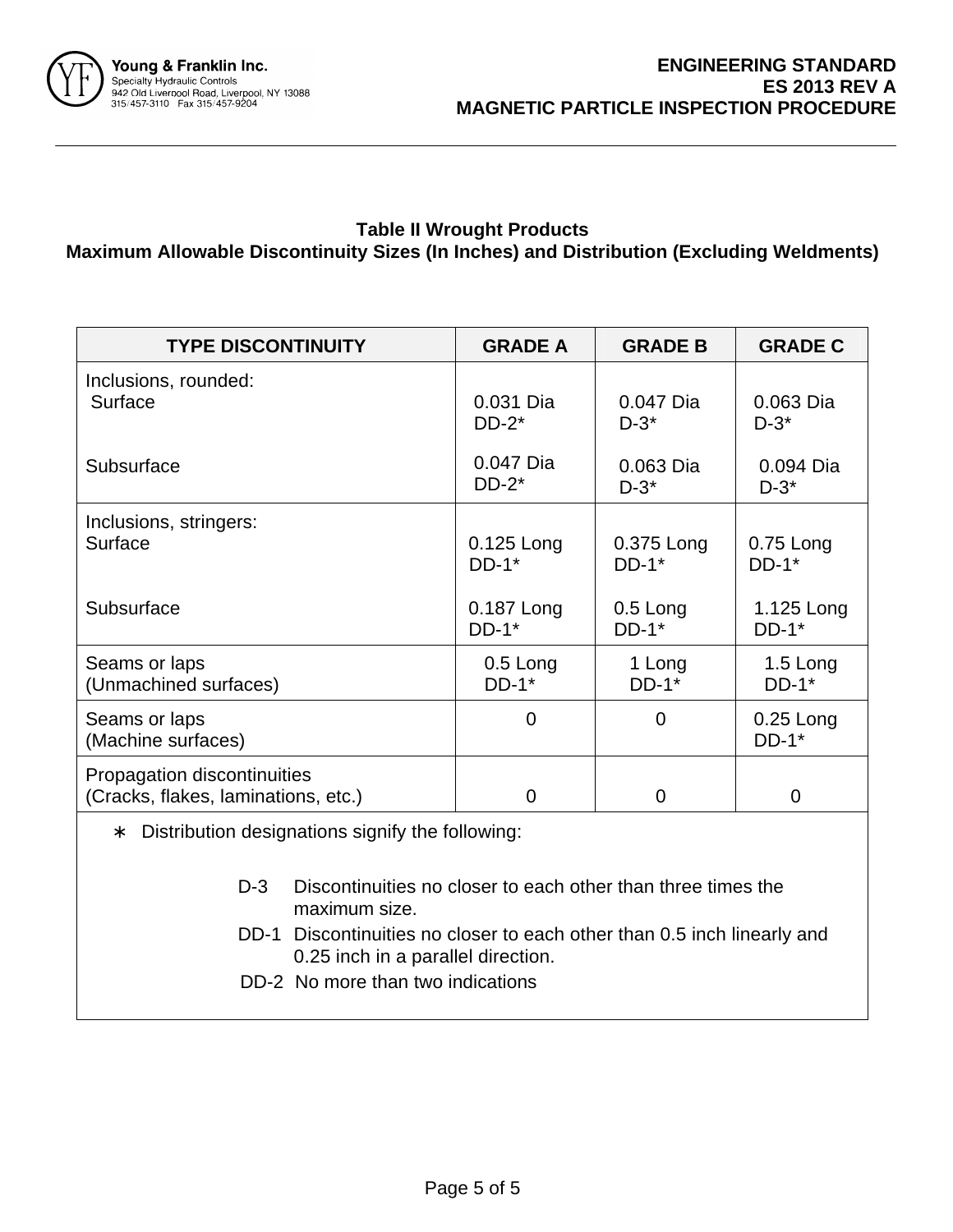

#### **Table III Welded Wrought Products Maximum Allowable Discontinuity Sizes (In Inches) and Distribution**

| <b>TYPE DISCONTINUITY</b>                                                                               | <b>GRADE A</b> | <b>GRADE B</b> | <b>GRADE C</b> |
|---------------------------------------------------------------------------------------------------------|----------------|----------------|----------------|
| Cracks, weld or base metal (longitudinal,<br>transverse, star or crater, underbead,<br>underside, etc.) | $\Omega$       | $\Omega$       | 0              |
| Weld undercutting or lack of bead-edge<br>fusion:                                                       |                |                |                |
| Base metal less than 0.188 inch thick                                                                   | 0.016 Deep     | 0.016 Deep     | 0.031 Deep     |
|                                                                                                         | 0.125 Long     | $0.250$ Long   | 0.250 Long     |
|                                                                                                         | $D-5^*$        | $D-5^*$        | $D-5^*$        |
| Base metal 0.188 inch thick and over                                                                    | 0.031 Deep     | 0.031 Deep     | 0.047 Deep     |
|                                                                                                         | 0.125 Long     | 0.250 Long     | 0.375 Long     |
|                                                                                                         | $D-5^*$        | $D-5^*$        | $D-5^*$        |
| Weld metal voids or inclusions, rounded:                                                                | 0.016 Dia      | 0.031 Dia      | $0.063$ Dia    |
| Base metal less than 0.188 inch thick:                                                                  | $D-5^*$        | $D-5^*$        | $D-5^*$        |
| Base metal 0.188 inch thick and over:                                                                   | 0.031 Dia      | 0.063 Dia      | 0.125 Dia      |
|                                                                                                         | $D-5^*$        | $D-5^*$        | $D-5^*$        |
| Weld metal voids or inclusions, elongated:                                                              | 0.063 Long     | 0.125 Long     | 0.188 Long     |
| Base metal less than 0.188 inch thick:                                                                  | $D-5^*$        | $D-5^*$        | $D-5^*$        |
| Base metal 0.188 inch thick and over:                                                                   | 0.125 Long     | 0.250 Long     | 0.375 Long     |
|                                                                                                         | $D-5^*$        | $D-5^*$        | $D-5^*$        |

∗ Distribution designations signify the following:

D-5 Discontinuities no closer to each other than five times the maximum dimension.